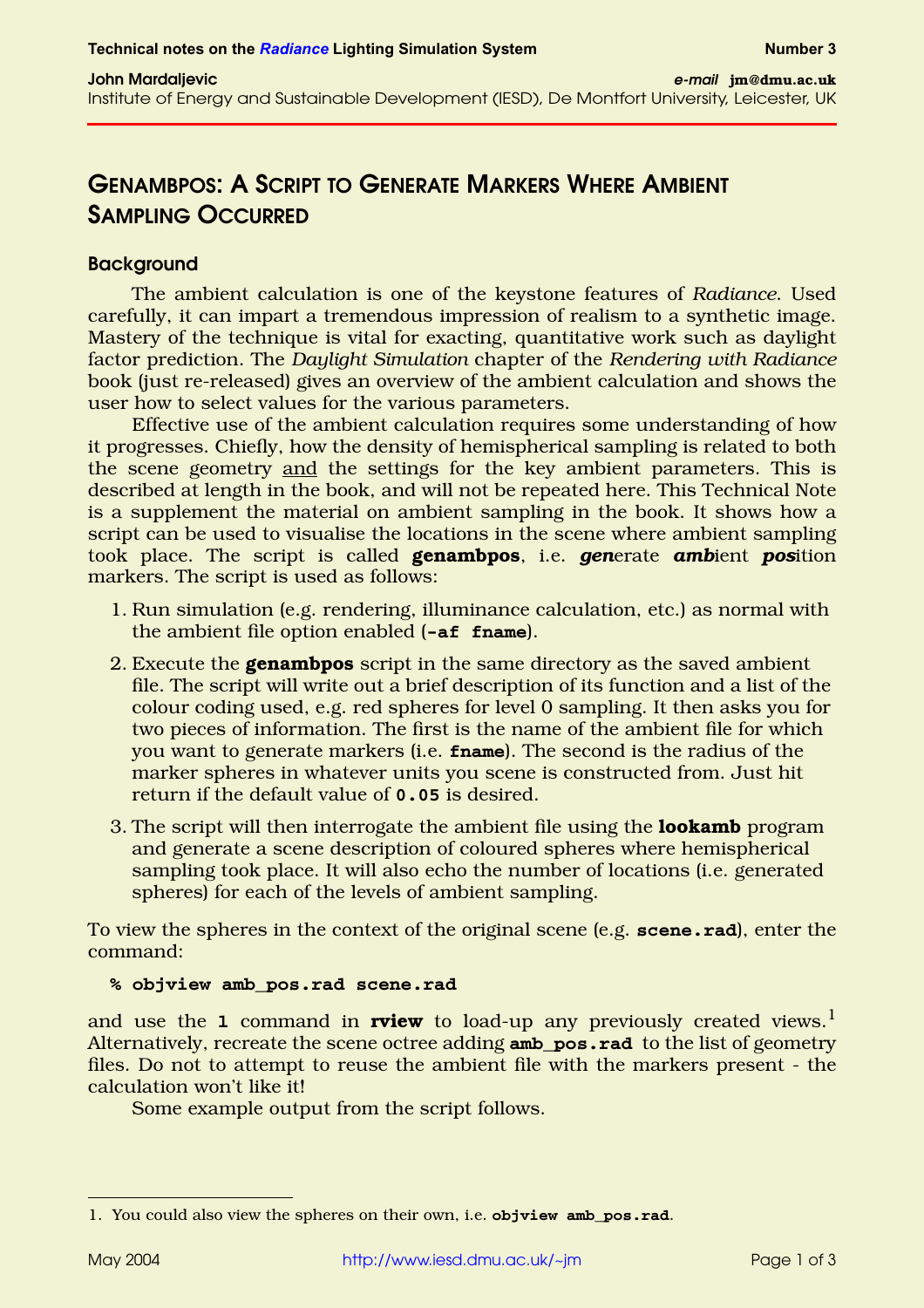# **Example Scenario**

The scenario used for these examples is a precariously positioned box intersecting with a horizontal plane, [Figure 1](#page-1-0). Illumination is provided by a CIE standard overcast sky (i.e. a **glow** source). There is no ground glow in this model and the view parameters are set so that the dark space above the plane is in actuality below the horizon, i.e. the sky is present but not seen. Because the only illumination is a **glow** source, we need at least **-ab 1** to be able to compute some luminance for the visible surfaces in this scene (the constant ambient value is set to zero). The arrangement of the box above the plane makes for some, potentially, subtle shading on the horizontal plane. The renderings A and B in [Figure 1](#page-1-0) were generated using slightly different ambient parameter settings. The parameters common to both renderings were:

#### **-ad 2048 -as 128 -ab 1 -aa 0.15 -av 0 0 0**

The **-ar** parameter was set to 4 and 64 for renderings A and B respectively. Examine closely the shading under the box in both renderings (zoom in on the PDF). Notice how rendering B (**-ar 64**) better achieves the shading pattern we might expect from this arrangement. Renderings A' and B' were created with the makers generated by **genambpos** in the scene description.<sup>2</sup> Now we clearly see what we previously suspected - the density of hemispherical sampling points was greater for B. Also evident is the way the density increases closer in to the 'crease' between the box and the plane. Whilst **-ar 4** prevents the ambient sampling from



**Figure 1. Shading and sampling locations under a glow sky**

<span id="page-1-0"></span><sup>2.</sup> Direct lighting from three sources was used to illuminate the scene with makers.